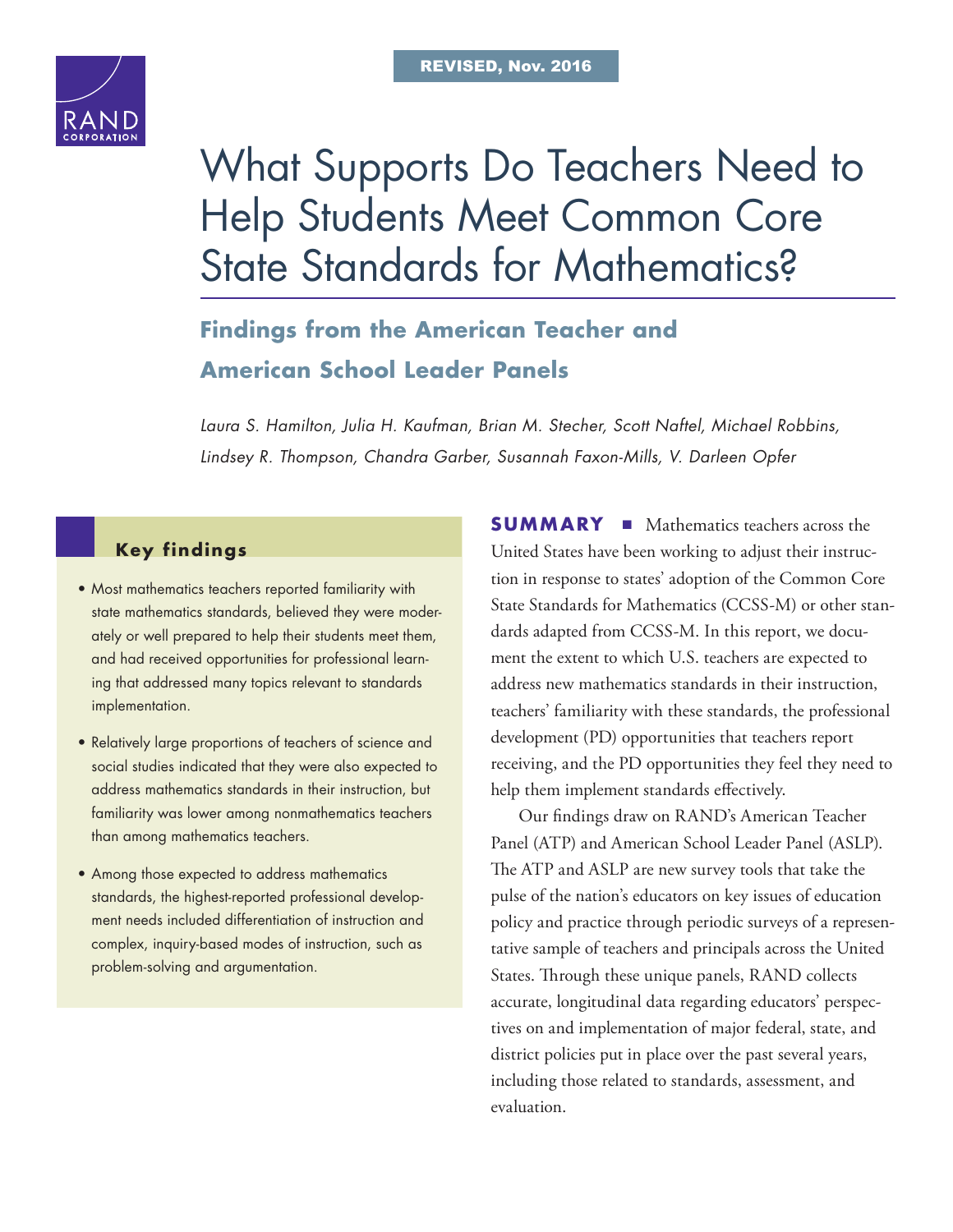#### **BACKGROUND**

As states across America have adopted new education standards—such as the Common Core State Standards (CCSS) and customized standards that are at least partially aligned with CCSS—teachers and school administrators have been working to adapt curriculum and instruction to ensure that students have the opportunity to meet the new, higher expectations embodied in these standards. For example, an analysis of the Common Core State Standards for Mathematics (CCSS-M) indicated that these standards support a more coherent and focused approach to mathematics instruction than most previously adopted state standards and that they introduce many topics at earlier grades.<sup>2</sup> Moreover, the Standards for Mathematical Practice in CCSS-M have raised expectations for student skills in areas such as mathematical modeling, requiring many teachers to shift their instructional strategies to incorporate these practices.

This report examines teacher and school leader perceptions about readiness and professional development (PD) needs related to mathematics state standards. A separate report considers readiness and PD needs related to English language arts (ELA) and literacy state standards. $^3$  There are at least two reasons to expect differences in educators' views on capacity and their professional learning needs between ELA and mathematics. First, mathematics teachers may be more accustomed to thinking about standards and aligning their instruction to those standards, compared with ELA teachers, given the prevalence of and attention to standards and processes recommended by the National Council of Teachers of Mathematics over the past several decades.<sup>4</sup> Second, the CCSS-ELA explicitly emphasize the need for teachers of science and social studies to incorporate those standards into their instruction,<sup>5</sup> whereas the expectations for teachers of subjects other than mathematics to address CCSS-M are less explicit. Therefore, we might expect mathematics teachers to express greater confidence about their readiness to incorporate standards into their instruction, and we might anticipate differences between mathematics and ELA in the extent to which teachers in other disciplines would be expected to address standards and in their perceived needs for PD.

In this report, we primarily present the self-reported responses from teachers, and we supplement the teacher reports with principals' perspectives where relevant. Most of the results focus on either the full sample of respondents or on those who indicated that they were expected to address state mathematics

standards in their instruction. However, for some data, we also present results separately for respondents who reported working in CCSS states versus non-CCSS states,6 for respondents serving schools with different grade spans (elementary, middle, or high school), and for respondents in schools in which more than 50 percent of students received free or reduced-price lunch (FRL) compared with those in schools with 50 percent or fewer receiving FRL (which we refer to as high- and low-FRL schools, respectively).

The findings in this report draw on data from the February 2015 survey of the American Teacher Panel (ATP) and the American School Leader Panel (ASLP). We view these findings as providing a starting point for a longitudinal effort to track teachers' opinions and experience as they become more familiar with the new standards and are able to access resources to improve their capacity to embed these standards in their instruction. ATP and ASLP data and methods for sampling and weighting are described in more detail in the "About This Report" section at the end of this report.7

#### **FINDINGS**

## **In CCSS States, Majorities of K–12 Teachers in Each Core Subject Reported Being Expected to Address Mathematics State Standards in Their Instruction**<sup>8</sup>

Not surprisingly, almost all mathematics teachers indicated they were expected to address their state mathematics standards (Figure 1). More surprisingly, about 81 percent of science teachers and about 72 percent of social studies teachers in all states also indicated that they were expected to address mathematics standards to some degree or extensively. In addition, more than two-thirds of ELA teachers in CCSS states reported some expectation to address mathematics standards, though the percentage for non-CCSS ELA teachers was lower. Overall, the percentages of nonmathematics teachers who said they were expected to address mathematics standards were lower than the corresponding percentages of non-ELA teachers who said they were expected to address ELA standards, as indicated in our teacher report on supports for ELA standards.<sup>9</sup> Nonetheless, these findings suggest that the mathematics standards are exerting an influence on instruction that goes well beyond mathematics classrooms.

Teachers' reports of the expectations that they address mathematics standards varied to some degree across grade lev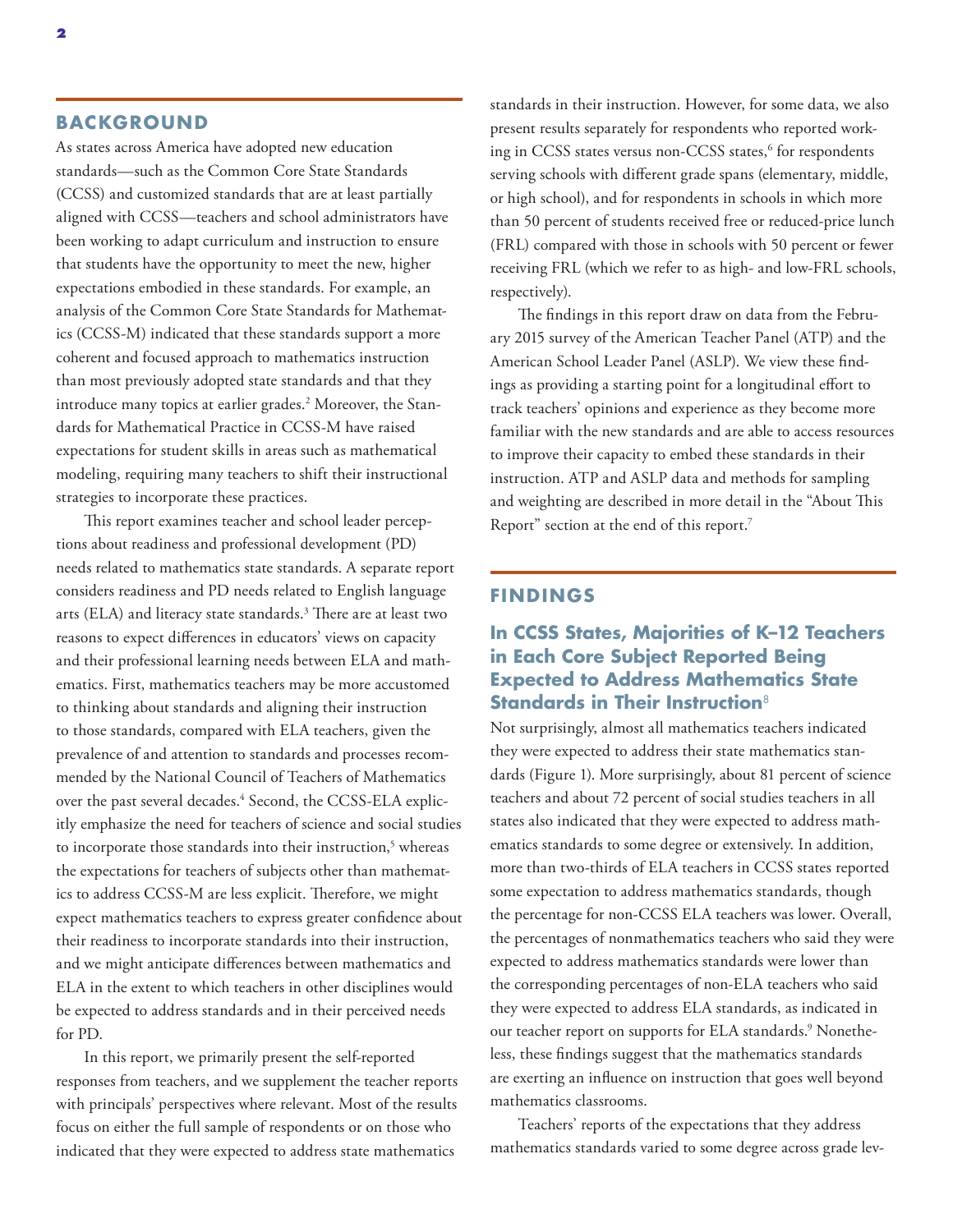Mathematics standards are exerting an influence on instruction that goes well beyond mathematics classrooms.

els. Only 72 percent of high school mathematics teachers indicated that they were expected to address mathematics standards extensively; this percentage was significantly lower than the percentages of middle (85 percent) and elementary (93 percent) teachers who reported the expectation that they address their mathematics standards extensively. Some high school teachers might perceive the standards as not clearly relevant to instruction for high school courses like calculus or trigonometry. Additionally, high school teachers might feel less pressure to incorporate standards because their students are typically not required to take high-stakes tests as frequently as elementary or middle school students. Elementary teachers were also more likely to report expectations to address mathematics standards in their instruction in nonmathematics subjects compared with their counterparts in the secondary grades.

# **Among Those Expected to Address Mathematics Standards, Nonmathematics Teachers Were Less Familiar with the Standards Than Were Mathematics Teachers**<sup>10</sup>

A majority of nonmathematics teachers who were expected to address mathematics standards in their instruction indicated some level of familiarity with the standards. However, almost none in this group indicated that they were familiar enough to develop lessons and assessments and also explain standards thoroughly to colleagues (Figure 2). Among those in CCSS states who do not teach mathematics but are expected to address mathematics standards, high school teachers were significantly more likely than elementary teachers to indicate that they were unfamiliar with standards: 11 percent of these elementary teachers reported being unfamiliar, compared with 46 percent of high school teachers. One possible explanation for this result is that most elementary teachers teach multiple

### **Figure 1. Percentages of Teachers in CCSS and Non-CCSS States Expected to Address Mathematics State Standards in Their Instruction**



\* Differences in percentages of "extensively" responses between CCSS and non-CCSS ELA teachers are statistically significant (p < 0.05). **RAND** *RR1404-1*

**Figure 2. Familiarity with Mathematics Standards Among Teachers Expected to Address Those Standards in Their Instruction, in CCSS and Non-CCSS States** 



NOTE: Differences in responses between math and other teachers are statistically significant in both CCSS and non-CCSS states (p < 0.05). **RAND** *RR1404-2*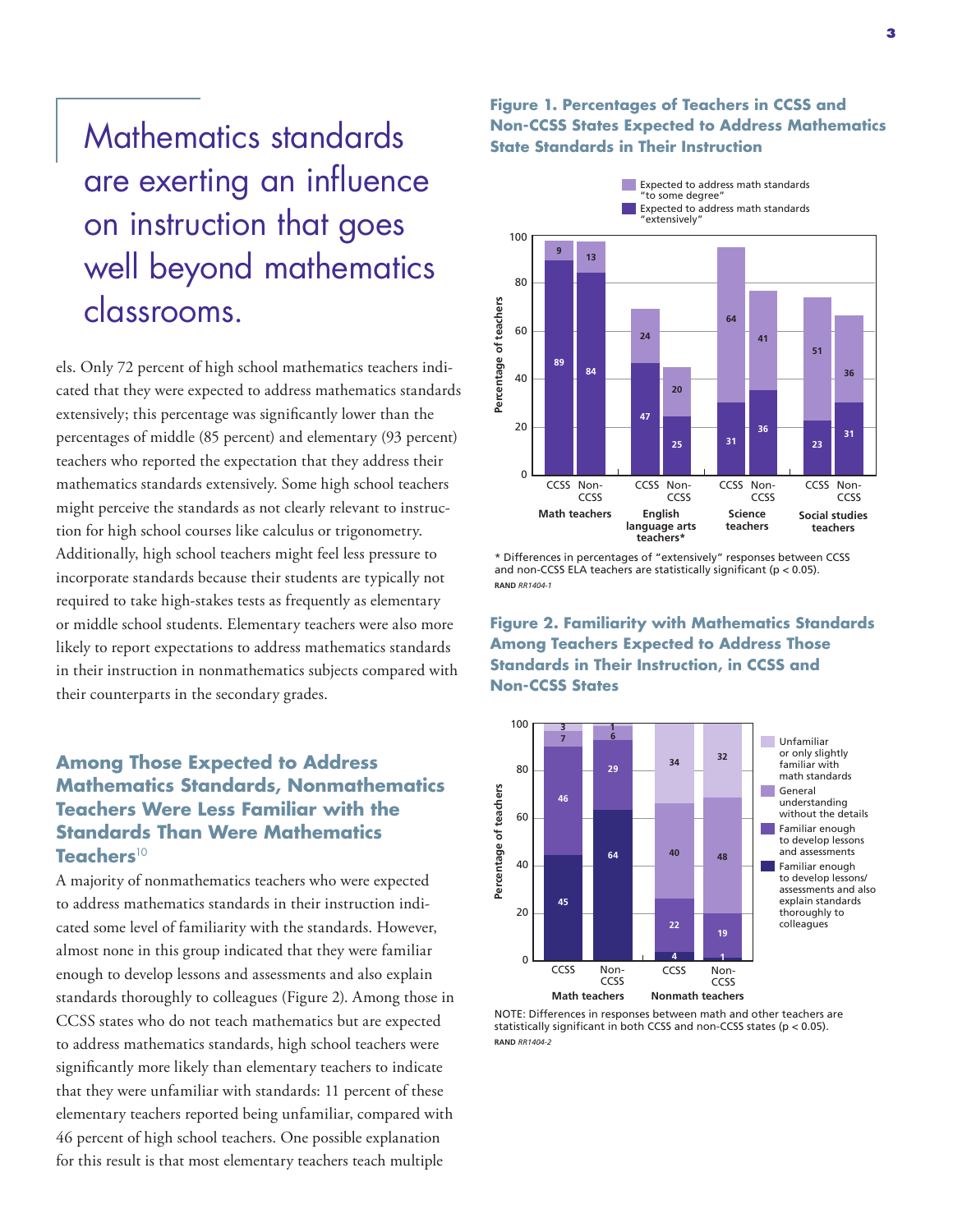subjects and are likely to receive training related to both mathematics and ELA standards. These results suggest a need for PD or other resources to ensure that nonmathematics teachers who are expected to address mathematics standards—and particularly nonmathematics teachers at the high school level understand the standards well enough to incorporate them into their instruction.

Principals' familiarity with standards likely plays an important role in allowing them to support teachers' work to address state standards in the classroom, particularly because principals often evaluate teachers' practices and provide guidance regarding instructional improvement and professional learning opportunities. No principals reported being unfamiliar with standards, and at least three-quarters of principals in both CCSS and non-CCSS states indicated that they were at least familiar enough to discuss them with teachers. In CCSS states, a much higher percentage of elementary school principals reported being able to both discuss their state mathematics standards with teachers and support teachers' use of them than did high school principals (59 percent versus 30 percent).

## **Most Mathematics Teachers Reported Feeling at Least Moderately Prepared to Help Students Meet Mathematics Standards**<sup>11</sup>

Among teachers who said they were expected to teach the mathematics standards, teachers of mathematics were more likely than their counterparts in nonmathematics subjects to indicate that they were prepared to help their students meet the mathematics standards (Figure 3). Additionally, mathematics teachers in CCSS states were significantly less likely to report being well prepared to address the mathematics standards than were mathematics teachers in non-CCSS states. This finding might reflect a difference between these two groups of teachers in the extent to which they believe they need to learn new instructional approaches in response to the standards. Although many non-CCSS states also adopted new standards relatively recently, teachers in those states might perceive the changes as relatively minor compared with the adoption of CCSS and therefore might be more confident about their preparedness than teachers in CCSS states. In addition, the differences between elementary and high school teachers showed a pattern similar to that for the familiarity question presented earlier: Elementary mathematics teachers expressed more positive opinions about their preparedness to address state mathemat-

#### **Figure 3. Feelings of Preparedness to Help Students Meet Mathematics Standards Among Teachers Expected to Address Those Standards in Their Instruction**



NOTES: Differences in responses between CCSS math teachers and non-CCSS math teachers are statistically significant (p < 0.05). Differences between math and other teachers are statistically significant in both CCSS and non-CCSS states ( $p < 0.05$ ). **RAND** *RR1404-3*

ics standards than did high school mathematics teachers in CCSS states. As expected, nonmathematics teachers who were expected to address mathematics standards were much less likely than mathematics teachers to indicate feeling prepared to help their students meet those standards.

Principals were also asked to estimate the percentage of mathematics teachers in their schools who had adequate knowledge and skills to help students meet state mathematics standards. Most principals estimated that more than 80 percent of their teachers had adequate knowledge and skills; results were similar for CCSS and non-CCSS principals and for principals across different grade spans. Principals were asked a similar question about their nonmathematics teachers. On average, principals indicated a lower percentage of their nonmathematics teachers (about 61 percent for CCSS principals and 66 percent for non-CCSS principals) had adequate knowledge and skills to address the mathematics standards, and, again, results were similar across grade spans.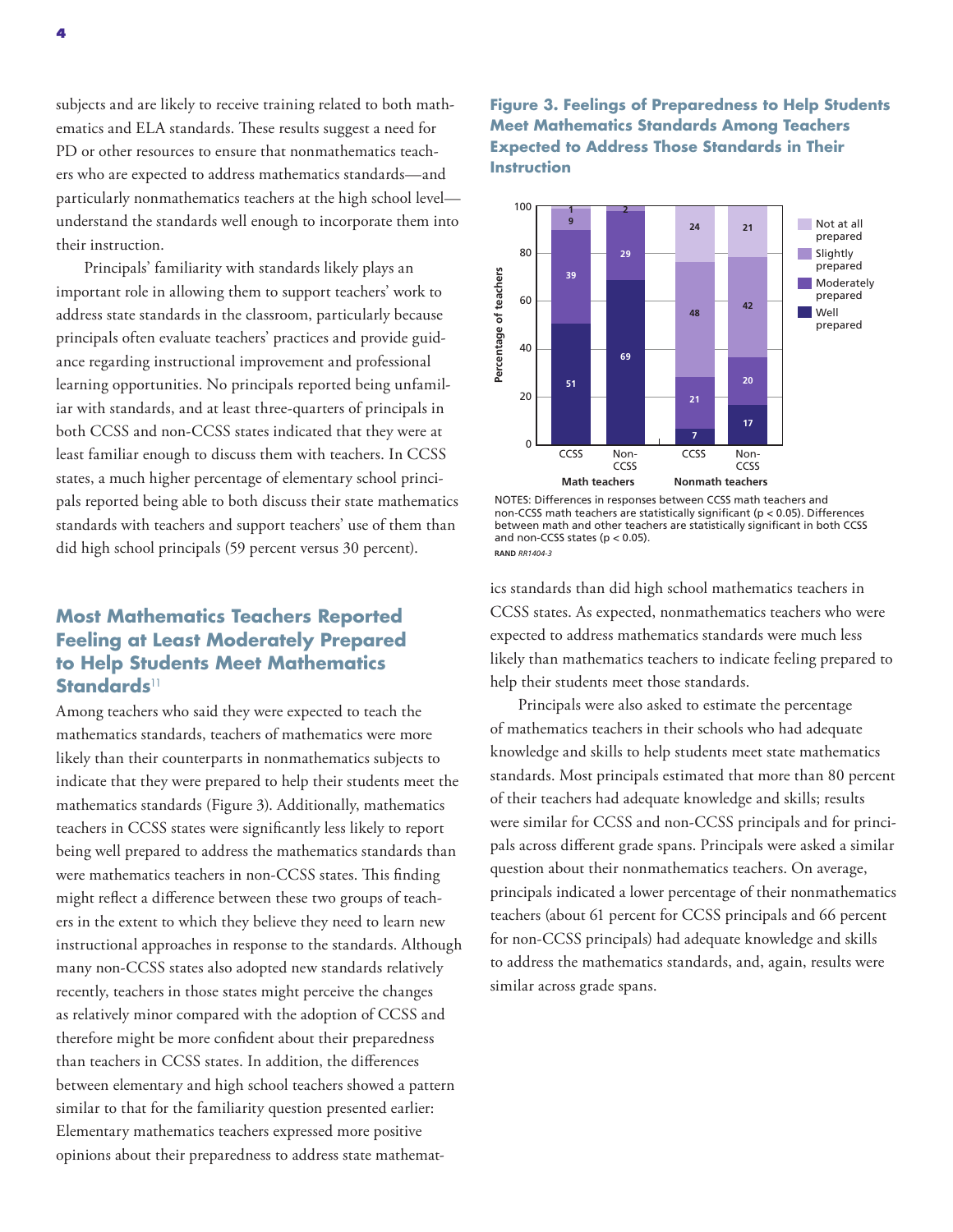# **Among CCSS Teachers Who Were Expected to Address Mathematics Standards, the Highest-Reported PD Needs Included Differentiation of Instruction and Complex, Inquiry-Based Modes of Instruction**<sup>12</sup>

Although teachers might have high levels of familiarity with and preparation to address the new state mathematics standards, they will likely need standards-related PD that goes beyond conveying general knowledge of standards and begins to target specific instructional needs. In fact, as teachers gain more familiarity with standards, their perceptions regarding their needs for more targeted PD opportunities may increase as they recognize more of what they do not know about the standards. Thus, it is important to examine the extent to which teachers believe they have had adequate opportunities to learn

about specific topics related to the standards and whether they would like to improve their understanding of these topics. The ATP survey asked teachers to reflect on their needs and experiences related to PD using a broad definition of PD that included "workshops, training, coaching, Professional Learning Communities, self-study, and/or other activities that have supported your work." Such PD could take place within districts through coaching and workshops with instructional leaders and more expert teachers but could also be supported at the state level or through various providers.

As indicated in Figure 4, more teachers reported that they needed additional PD concerning differentiation of instruction for students at different achievement levels than any other topic. This finding may not stem directly from challenges associated with standards implementation, since differentia-



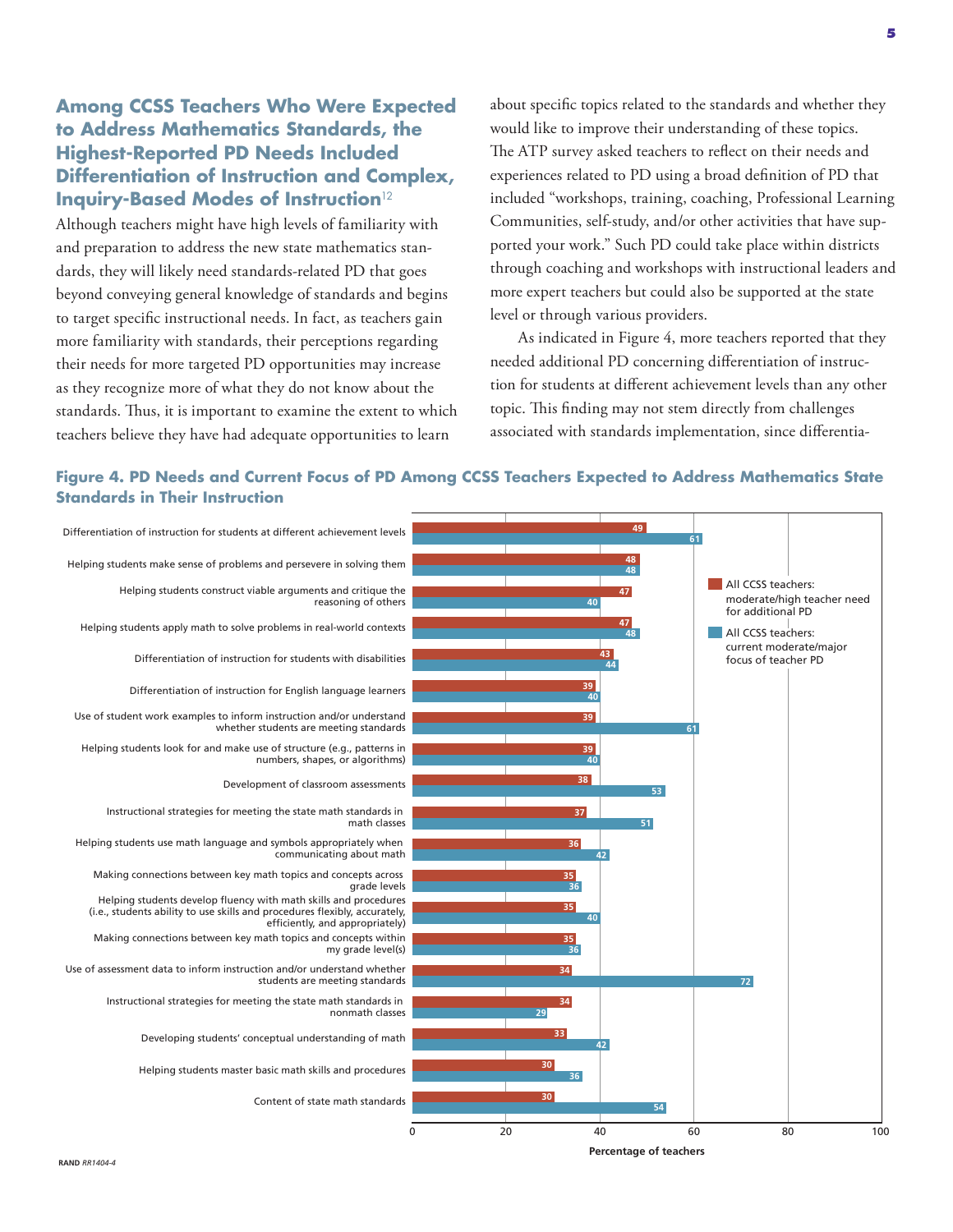tion is a topic that teachers frequently identify as an area of need, though it could reflect in part the need for many teachers to accelerate students' learning progress to meet new, higher standards. Nonetheless, PD on differentiation of instruction was also the highest-reported PD need among ELA teachers and those expected to address ELA/literacy standards in their instruction.13 Other topics for which slightly less than half of teachers in CCSS states indicated a moderate or high need for PD were those directly related to the CCSS Standards for Mathematical Practice, including PD to help students construct viable arguments and critique the reasoning of others, make sense of problems and persevere in solving them, and apply mathematics to solve problems in real-world contexts.

Majorities of teachers reported differentiation of instruction, as well as use of student work samples and assessment data, as major or moderate foci of current PD. These findings suggest that many schools and districts are focusing PD on use of information about student performance to meet students' needs, though clearly many teachers would welcome additional PD on differentiation. For most topics, the percentage of teachers reporting that the topic was a focus of PD was higher than the percentage indicating a need for PD, but there were a few exceptions. Teachers were more likely to report a need for PD to help students construct viable arguments and to make connections across grade levels than they were to report receiving PD in those areas.

PD needs varied across grade spans for some topics. High school teachers were more likely than elementary teachers to express a need for PD on use of student work samples and differentiation of instruction for students at different achievement levels. Higher percentages of elementary teachers indicated a need for PD to help students construct viable arguments and critique the reasoning of others than did middle and high school teachers, and elementary teachers were more likely than middle school teachers to indicate a need for PD to help students make sense of problems and persevere in solving them.

# **IMPLICATIONS FOR STATE AND DISTRICT POLICYMAKERS**

Most mathematics teachers who were expected to address state mathematics standards reported familiarity with those standards, believed they were moderately or well prepared to help their students meet them, and had received opportunities for professional learning (e.g., workshops, training, coaching, or other similar opportunities) that addressed many topics relevant to standards implementation. Given that these findings are self-reports, they likely do not provide a complete picture of teachers' knowledge and preparation. However, they do suggest that, in general, mathematics teachers believe they can implement standards effectively.

Relatively large proportions of teachers of science and social studies indicated that they were also expected to address mathematics standards in their instruction, but self-reported capacity was lower among nonmathematics teachers than among mathematics teachers. This result is not surprising given the emphasis in many schools on content-based PD that is tailored to a particular subject area. However, these results suggest that nonmathematics teachers perceived a need for more mathematics-focused professional learning opportunities. Moreover, high school teachers of subjects other than mathematics may be an important target for expanded teacher learning opportunities, particularly given the fact that many of these teachers reported being expected to address state mathematics standards in their instruction. At the same time, it is noteworthy that we did not find differences in reported capacity or PD needs between teachers in high- and low-poverty schools.

As district and school leaders prioritize among different training and support options for teachers, our results suggest that PD that helps teachers address the needs of all of their students and that emphasizes complex processes, such as problem solving and making arguments, would be especially welcome. Many of these topics are relevant to the Standards for Mathematical Practices in CCSS-M. Such PD is certainly relevant to subjects beyond mathematics. Professional learning opportunities should be offered explicitly for teachers of subjects other than mathematics who are expected to address standards in their instruction. During the early years of new standards implementation, many districts probably focused their efforts on improving the skills of mathematics teachers, but, as those teachers become more comfortable with the standards, there should be opportunities to address the needs of teachers in other subjects.

These results from the RAND American Teacher and School Leader Panels provide early evidence regarding teacher capacity and PD for mathematics standards implementation, and a companion report provides similar evidence about ELA standards.14 We intend for the findings in these two reports to represent an early look at U.S. teachers' self-reported capacity and PD needs related to standards-aligned instruction, and we will use the ATP and ASLP to understand how teacher capacity and needs change over time as teachers gain experience implementing standards.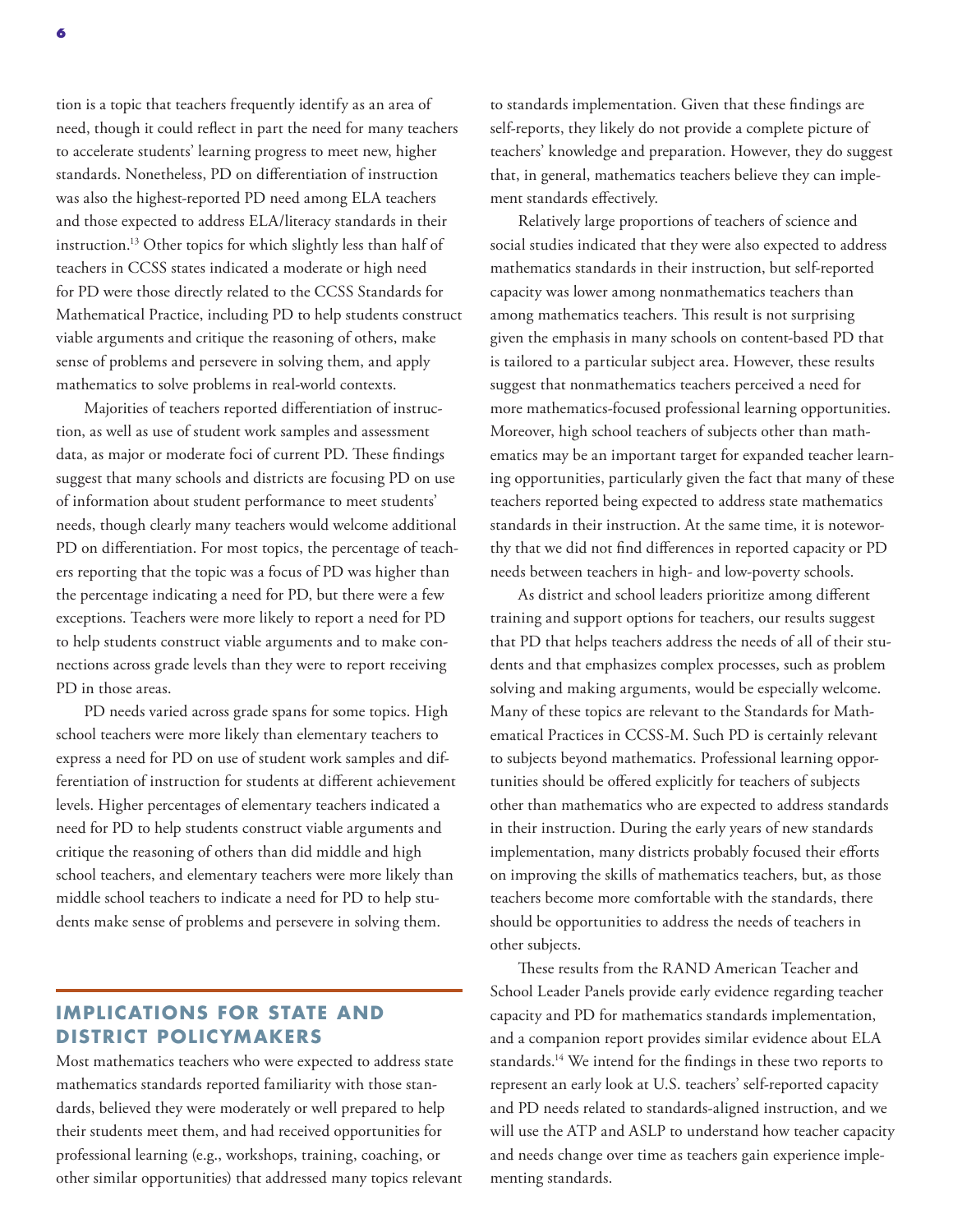#### **ENDNOTES**

<sup>1</sup> RAND Education, "The American Teacher Panel & The American School Leader Panel," undated. As of December 4, 2015: <http://www.rand.org/education/projects/atp-aslp.html>

2 W. H. Schmidt and R. T. Houang, "Curricular Coherence and the Common Core State Standards for Mathematics," *Educational Researcher*, Vol. 41, 2012, pp. 294–308.

3 Julia H. Kaufman, Laura S. Hamilton, Brian M. Stecher, Scott Naftel, Michael Robbins, Lindsey R. Thompson, Chandra Garber, Susannah Faxon-Mills, and V. Darleen Opfer, *What Supports Do Teachers Need to Help Students Meet Common Core State Standards for English Language Arts and Literacy? Findings from the American Teacher and School Leader Panels*, Santa Monica, Calif.: RAND Corporation, RR-1374-BMGF, in press. A previous report also highlighted teacher and school leader concerns about state-mandated assessments: Julie H. Kaufman, Laura S. Hamilton, Brian M. Stecher, Scott Naftel, Michael Robbins, Chandra Garber, Cordaye Ogletree, Susannah Faxon-Mills, and V. Darleen Opfer, *What Are Teachers' and School Leaders' Major Concerns About New K–12 State Tests? Findings from the American Teacher and American School Leader Panels*, Santa Monica, Calif.: RAND Corporation, RR-1294-BMGF, 2015. As of November 20, 2015: [http://www.rand.org/pubs/research\\_reports/RR1294.html](http://www.rand.org/pubs/research_reports/RR1294.html)

4National Council of Teachers of Mathematics, *Curriculum and Evaluation Standards for School Mathematics*, Reston, Va., 1989; National Council of Teachers of Mathematics, *Principles and Standards for School Mathematics*, Reston, Va., 2000.

5 Vassiliki Zygouris-Coe, "Disciplinary Literacy and the Common Core State Standards," *Topics in Language Disorders*, Vol. 32, No. 1, 2012, pp. 35–50; Timothy Shanahan and Cynthia Shanahan, "What Is Disciplinary Literacy and Why Does It Matter?" *Topics in Language Disorders*, Vol. 32, No. 1, 2012, pp. 7–18.

6 Teachers in "non-CCSS states" for this report are those in states that had not adopted CCSS at the time of survey administration, which are Alaska, Indiana, Minnesota, Nebraska, Oklahoma, Virginia, and Texas. For more information, see

[http://www.corestandards.org/standards-in-your-state.](http://www.corestandards.org/standards-in-your-state)

<sup>7</sup> Maximum margin of error is  $+/- 4.7$  percentage points for teachers' responses on the ATP and +/– 8.3 percentage points for school leaders' responses on the ASLP.

8 Teachers' reports of expectations for addressing standards are in response to the survey question, "How much are you expected to address the **mathematics** standards in [each of] the subjects you teach?"

<sup>9</sup> Reported in Kaufman et al., in press.

<sup>10</sup> Teachers' reports of their familiarity with standards are based on the survey question, "Which phrase best describes your familiarity with your state standards in **mathematics** for the subject(s) and grade(s) you teach?"

<sup>11</sup> Teachers' reports of their preparation to address standards are based on the survey question, "How prepared are you—in terms of your knowledge and skills—to help your students to meet the state **mathematics** standards for the grade level(s) you teach?"

<sup>12</sup> Teachers' reports of the current focus for their PD are drawn from two survey questions: "How much has your professional development focused on the following topics thus far this school year (2014–15, including summer 2014)?" and "How much has your professional development focused on the following topics related to **mathematics** thus far this school year (2014–15, including summer 2014)?" Teachers' reports of their PD needs are drawn from two survey questions: "How much do you need additional professional development on the following topics to support your instruction?" and "How much do you need additional professional development on the following topics to support your **mathematics** instruction?"

<sup>13</sup> Kaufman et al., in press.

<sup>14</sup> Kaufman et al., in press.